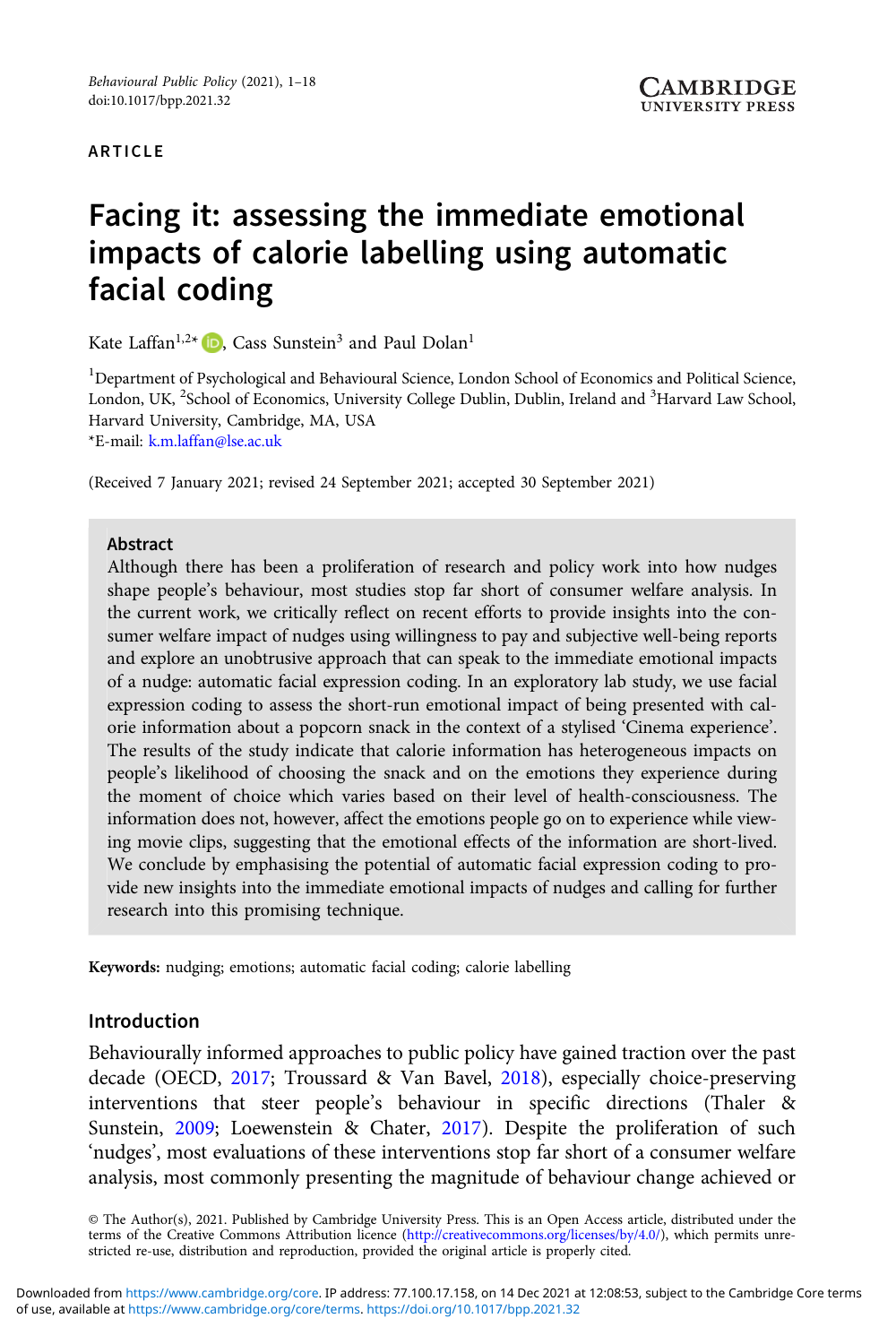less frequently a form of cost-effectiveness analysis based on the resources used or saved by the nudge (Benartzi et al., [2017](#page-14-0)).

Where attempts have been made to provide further insights into consumer welfare effects, they have used proxy measures of welfare, such as willingness to pay (WTP) (Allcott & Kessler, [2019;](#page-14-0) Rafiq, [2021\)](#page-15-0) or elicited the short-term emotional impacts of an intervention using measures of subjective well-being (SWB) (Thunström, [2019\)](#page-16-0). Asking about WTP and SWB yields important insights into the potentially heterogeneous effects of an intervention, but the self-reported nature of the data means that they are vulnerable to a host of reporting biases.

In this article, we explore an unobtrusive approach that sheds new light on the immediate emotional effects of nudges – an important component of their consumer welfare impact that has previously been assessed using self-report measures. Our approach involves using automatic facial expression coding to capture the immediate emotional impacts of behavioural interventions. Facial expression coding technology can read expressions via built-in webcams when people engage with tasks on a computer screen in the lab or the wild. Automatic facial expression coding is increasingly used to capture individuals' emotions for a variety of purposes, including marketing research where it has been used to measure individuals' responses to online advertising (Teixeira et al., [2012](#page-16-0)); clinical settings where it has been used to monitor patients' depression symptoms (Girard et al., [2013\)](#page-15-0); and public policy research to assess individuals' responses to bureaucratic red tape (Hattke et al., [2020](#page-15-0)). Automatic facial coding has not yet been used to examine people's emotional responses to behaviourally informed interventions, including nudges.

In the current work, we study the immediate emotional impact of a behavioural intervention that has been incorporated into policy in the US since 2014: namely, the mandatory provision of calorie information on movie theatre snack menus (US Food and Drug Administration, [2014\)](#page-16-0). In an exploratory study, we invited participants to a 'Cinema experience' involving the screening of short movie clips. Before the screening, we offered the participants high-calorie sweet and salty popcorn, and randomly exposed them to see or not to see calorie information about the popcorn. Our key outcomes of interest are (1) people's choice about whether to have the popcorn, reflecting a standard 'behavioural' outcome and (2) the percentage of time spent in a negative emotional state during the moment of choice and subsequently while watching movie clips, both captured through automatic facial expression coding. We also use a survey measure to assess the potential role of health-consciousness as a moderator of the behavioural and emotional effects of being presented with the calorie information.

We find that, on average, presenting people with calorie information does not affect either their choice to have popcorn or the negative emotions they experience while making the choice. When we examine how the treatment interacts with people's health-consciousness, however, striking differences emerge. We find that the behaviour of health-conscious people is unaffected by being presented with calorie information. In other words, the nudge does not work as intended for these people. This finding is in line with some previous research into calorie labelling (Ellison et al., [2013\)](#page-15-0) and may be explained by the idea that the health-conscious are already more knowledgeable about nutrition and aware of the unhealthy nature of the snack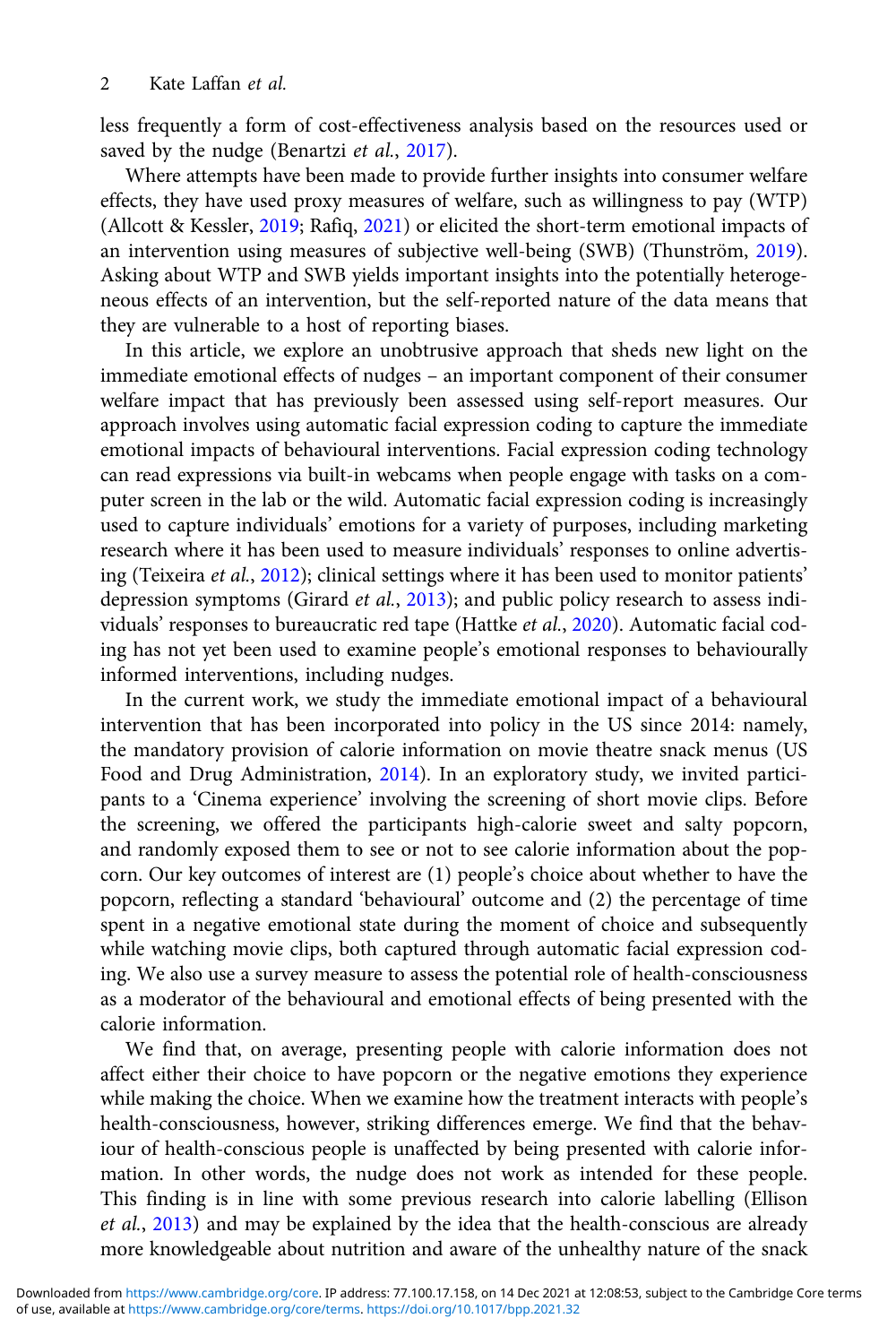on offer. Interestingly, though, the messaging does take a short-lived emotional toll on this group: health-conscious people experience higher levels of negative affect during the moment of choice when presented with the calorie information but not subsequently while watching the movie clips. These are significant findings, confirming that whatever the effect of a nudge on behaviour, it can also produce immediate negative emotional consequences (Thunström, [2019\)](#page-16-0).

In contrast, we find that, for the less health-conscious participants, being exposed to the calorie information significantly decreases their likelihood of choosing the popcorn, which means that the nudge changes the behaviour of those that calorie labelling laws are often trying to influence. At the same time, the intervention does not come at an immediate emotional cost to these people. It follows that there are no adverse emotional effects, at least immediate ones, to counter the beneficial health effects. Taken together, the results of this exploratory study demonstrate the ability of automatic facial coding data to provide valuable insights into heterogeneous emotional responses to behavioural interventions.

In what follows, we first review existing approaches to provide insights into the consumer welfare effects of nudges. We then present the methods and results of our exploratory 'Cinema experience' study which uses automatic facial coding to examine the immediate emotional responses to calorie information. Finally, we discuss the results and their limitations, and make some recommendations for future work examining the emotional impacts of nudges that build on our findings.

## Existing approaches to provide insights into consumer welfare effects of nudges

Assessing the consumer welfare impacts of nudges requires a clear understanding of the much-disputed idea of 'welfare'. There are diverse philosophical perspectives on this question, with responses, broadly speaking, falling into three categories: the objective list account, the preference satisfaction account, and the mental state account (Adler, [2019\)](#page-14-0). Under the objective list account, people's welfare is dependent on the extent to which their lives contain a list of things that are considered to be objectively good for human beings, such as good health and education. Approaches that have focused on the magnitude of behaviour change achieved by an intervention could be seen to fit within an objective list account insofar as the target behaviour falls on such a list (again, such as good health and education).

Recent efforts to provide insights into the consumer welfare effects of nudges fit most easily with accounts that rely on preference satisfaction or mental states. WTP falls under a preference satisfaction account of well-being – the most commonly accepted account of welfare in economics. This account holds that people are better off when they get more of what they prefer, with WTP measures providing proxy measures of the strength of those preferences. SWB measures, on the other hand, reflect a mental state account of well-being. This account posits that people are better off when they feel better. Reflecting this account, SWB measures are commonly used within psychology and increasingly economics to proxy how people feel (Dolan & Metcalfe, [2012\)](#page-14-0). Given that there is significant disagreement about the relative merits of the different accounts of welfare, examinations of the consumer welfare effects of nudges that adopt different perspectives can provide valuable insights.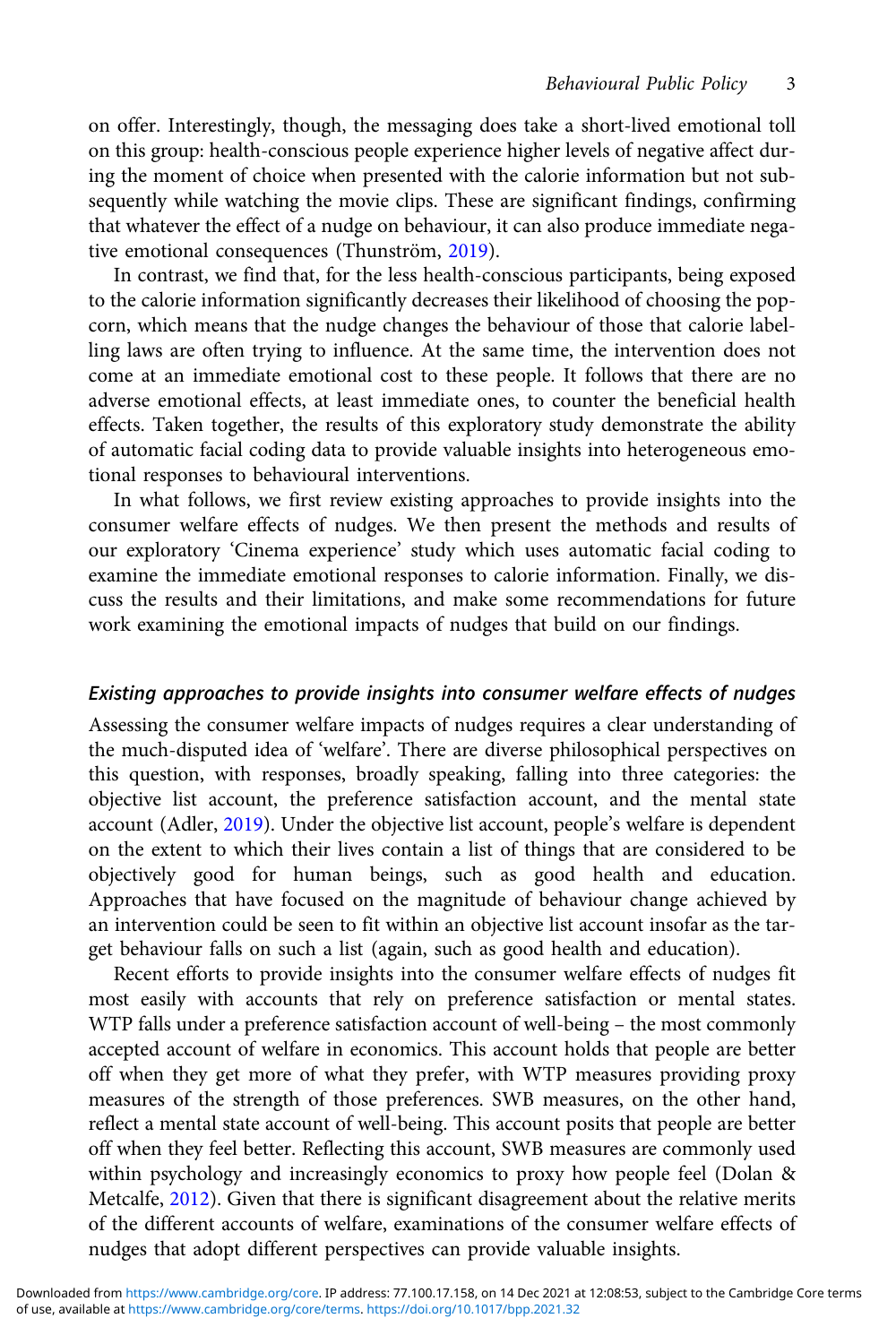#### Willingness to pay

A standard economic approach to consumer welfare effects, used in Allcott and Kessler [\(2019](#page-14-0)), involves WTP. WTP is, of course, the measure of valuation in actual markets and, in hypothetical forms, it has also been used to value non-market goods, particularly in environmental economics (Atkinson et al., [2012\)](#page-14-0). In principle, it should capture everything that matters, that is, the entire welfare effect (at least if we indulge the admittedly unrealistic assumption that consumers are perfectly informed and free from behavioural biases; we will return to that assumption). If consumers are willing to pay a specified amount for shoes or sneakers, or for (say) information about fuel economy, that amount (given an individual's marginal utility of income) should capture both the positive and negative welfare effects of shoes or sneakers, or information about fuel economy.

Against this background, Allcott and Kessler [\(2019\)](#page-14-0) use incentive-compatible WTP estimates to explore the consumer welfare impacts of receiving a home energy report that compares people's consumption to that of their neighbours – a classic nudge based on social norms. Their results find that traditional estimates, based on average economic savings, greatly overstate the benefits of these reports (estimating them to be approximately six times higher). The difference is driven by the fact that many people are willing to pay far less than the average economic savings that come from the nudge. Indeed, many would pay not to receive it at all. An important implication is that the potential economic savings provided by an informational nudge may overstate the welfare benefits of that nudge. This is because people might not enjoy receiving it, and/or might not enjoy engaging in the work that is necessary to obtain those savings.

In many contexts, WTP may be the best available measure of likely consumer welfare effects, but for informational nudges, it may not be sufficiently reliable (Sunstein, [2019](#page-16-0)). The most fundamental reason is that WTP requires us to solve a prediction problem, and people may not be in a good position to solve that problem. When people lack information or suffer from a behavioural bias, it is difficult for them to generate numbers that capture the actual welfare effects of receiving that information. To know the value of a home energy report, for example, one needs to know something about its likely effects, and many people lack the requisite foresight. Thunström ([2019\)](#page-16-0) finds that people are, on average, willing to pay \$0.39 for calorie information. But what is the information on which they base that estimate? What do they know, for example, about the effects of high-calorie selections?

A similar problem impacts upon the use of WTP to specify the value of many nudges that we may be interested in evaluating, for example, information-based nudges such as social norms-based messages around healthy eating (Stok et al., [2014](#page-16-0)) or a framing effect in climate change communication (Spence & Pidgeon, [2010](#page-16-0)). Given that most preference satisfaction accounts require that preferences are adequately informed (see Harsanyi, [1985](#page-15-0)), it is hard for people to estimate a WTP value for information that they lack, or for experiences they are yet to have.

#### Subjective well-being

Subjective well-being is an umbrella term that encompasses both individuals' reports about how they think about their lives and their feelings as they go about them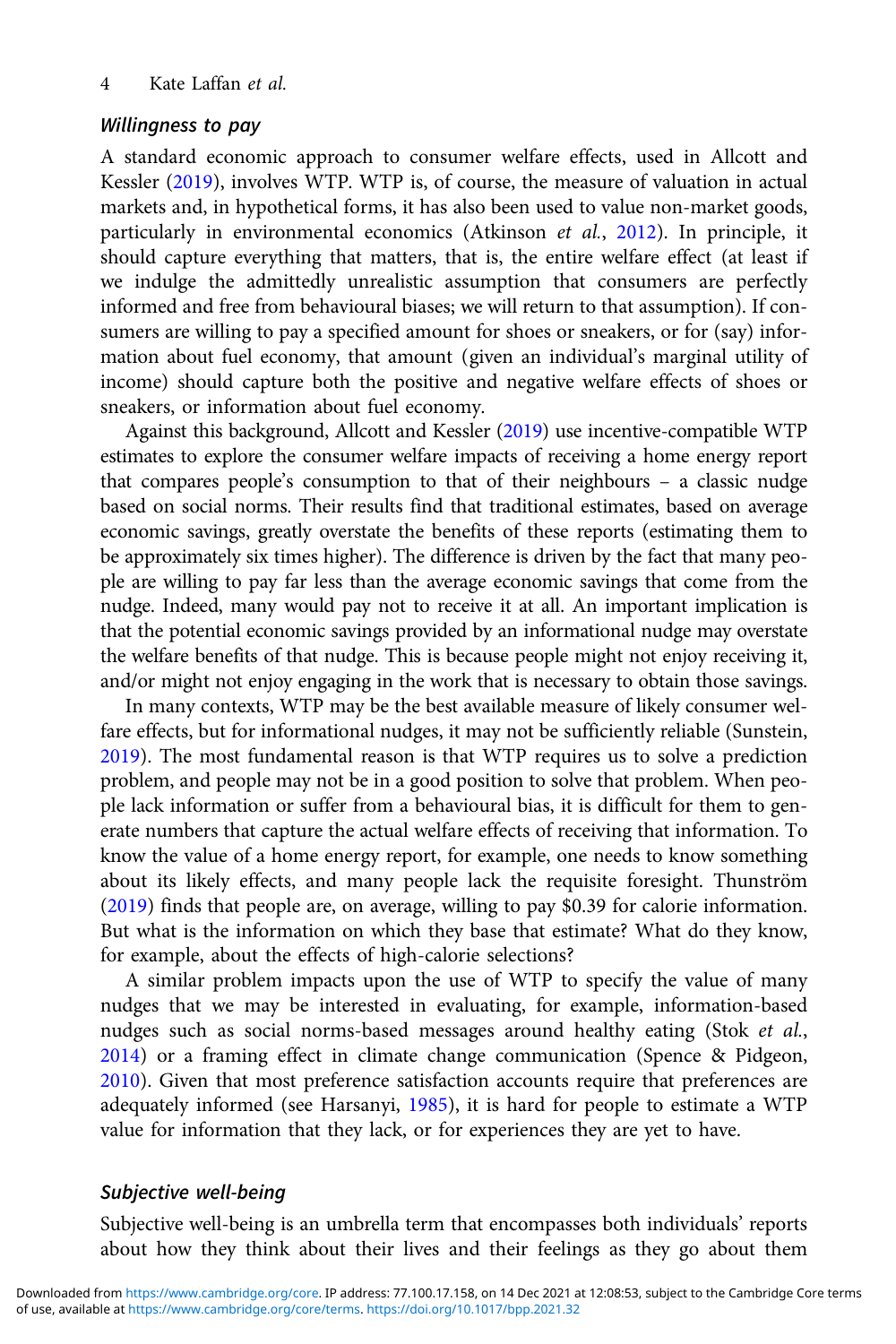(Diener et al., [2006](#page-14-0)). While evaluative measures of SWB, such as life satisfaction, can be understood as hybrid measures that reflect both people's preferences and their mental states, experiential measures, like self-reported happiness or anxiety in the moment, more closely approximate people's emotional experiences, and thus a mental state account of welfare. Thunström [\(2019](#page-16-0)) introduces experiential SWB measures into the evaluation of immediate emotional impacts of a behavioural intervention – an important short-run component of consumer welfare effect but, importantly, not the entire welfare impact. In this work, Thunström demonstrates that the presentation of calorie labels has heterogeneous effects on people in terms of both their hypothetical choices and their SWB, identifying self-control as an important moderator.

Many people consider SWB measures to capture reliable and useful information about individuals' experienced well-being (Stone & Mackie, [2013\)](#page-16-0). This view is supported by evidence showing that SWB measures have reasonable test–retest scores (Krueger & Schkade, [2008\)](#page-15-0) and that they are positively correlated with things that could be considered proxy measures for well-being, such as how often individuals' smile (Ekman et al., [1990\)](#page-15-0), as well as friends, family members, and clinical experts' ratings of their well-being (Frey & Stutzer, [2002;](#page-15-0) Schneider & Schimmack, [2009](#page-16-0)). SWB measures are also negatively associated with cortisol levels (Steptoe et al., [2005\)](#page-16-0), hypertension (Blanchflower & Oswald, [2008\)](#page-14-0), and suicide rates (Koivumaa-Honkanen et al., [2001\)](#page-15-0).

SWB measures provide valuable information, but they should be approached with caution. A measure of self-reported well-being is not a direct measure of people's emotional state. With respect to happiness, for example, people might say that they are at 5 on a scale of 1–7, which is surely informative, but it is not entirely clear what the actual number means. The challenge becomes even harder when the goal is to assess the emotional impacts of an intervention (such as a fuel economy label) whose effect, even if real, is likely to be relatively small and short-lived.

SWB measures are also subject to reactivity effects when the act of asking people about their emotions influences how they report feeling. These effects can come about due to social desirability bias if people exaggerate (or downplay) the emotional impacts of an intervention if they feel they ought to be (ought not to be) affected and perceive being so as socially desirable (Krumpal, [2013\)](#page-15-0). They can also occur if the act of asking the SWB questions artificially focuses attention on the intervention causing a form of focusing illusion (Kahneman et al., [2006\)](#page-15-0). Finally, when both WTP and SWB reports are elicited in response to hypothetical choices they are also vulnerable to hypothetical bias, as hypothetical WTP responses are not incentive compatible (Murphy & Stevens, [2004\)](#page-15-0) and people may commit affective forecasting errors when reporting the emotions they expect to experience during a hypothetical or future scenario (Wilson & Gilbert, [2005\)](#page-16-0).

#### Facial coding

In the current work, we explore an unobtrusive technique that can provide insights into the immediate emotional impacts of nudges: automatic facial expression coding. Automatic facial expression coding represents a technologically advanced alternative to the long-established Facial Action Coding System (FACS), which was first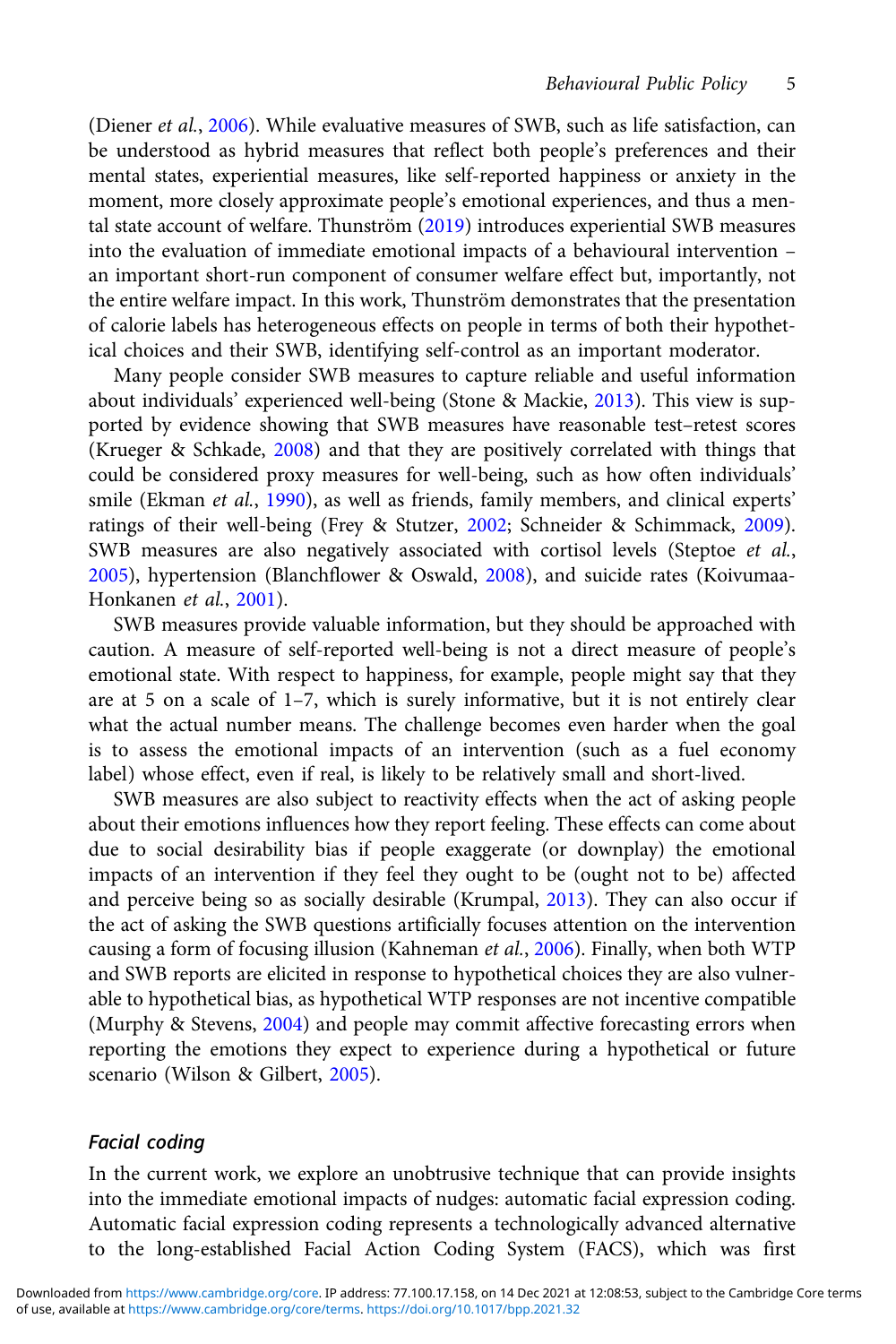developed in 1976 (Ekman & Friesen, [1976\)](#page-14-0). FACS is a fully standardised classification system of facial expressions, used by trained human coders to analyse videos of people's faces and describe the occurrence of facial expressions.

In contrast, automatic facial coding is based on machine learning algorithms that have been trained on large databases of facial expressions to analyse emotions in the face (Imotions, [2017](#page-15-0)). A growing body of literature has explored whether automatic facial coding can reliably detect emotions and how it compares to previously established methods. This research literature suggests that the performance varies significantly across software (Dupré et al., [2020\)](#page-14-0) Affectiva – the software used in the current work has been shown to be able to recognise emotions from both photographs and videos (Stöckli et al., [2018\)](#page-16-0). For example, Stöckli et al. ([2018](#page-16-0)) report a performance index of 73% on photographs. This is reported to be within the typical performance range for human coders range of 60% and 80% (Nelson & Russell, [2013\)](#page-15-0). Stöckli et al. ([2018\)](#page-16-0) further documented that Affectiva classifies videos of emotional responses to emotionally evocative pictures – much like the treatment explored in the current work – with the correct valence 57% of the time. Importantly, and in particular, as we focus on negative affect in the current work, Affectiva was found to accurately classify 17% positive responses and 97% of negative ones. Affectiva has also been shown to generate values that correlate highly with those generated through electromyography – the current psychophysiological gold standard (Kulke et al., [2020\)](#page-15-0).

The above research suggests that Affectiva represents a useful tool to inquire into people's emotions based on their facial expressions. However, other research has raised important issues around the ability of automatic facial coding to pick up crosscultural differences (Srinivasan & Martinez, [2018\)](#page-16-0), potential biases within the estimates in relation to ethnicity (Rhue, [2018\)](#page-15-0) and the need for further research into naturally occurring emotional facial reactions (Dupré et al., [2020](#page-14-0)). The analysis in the current work is subject to all of these limitations and represents initial exploratory work using this fast-developing technology.

The major advantages of automatic facial coding over FACS-based analysis are that it is far less time consuming and that it does not require a high level of expertise to carry out the analysis. These advantages are of relevance when considering the potential applicability of this technique to the examination of the immediate emotional impacts of nudges in a policymaking setting.

Automatic facial coding also has both disadvantages and advantages over the existing approaches that have been used to provide insights into the consumer welfare effects of nudges. On the negative side, in contrast with WTP measures, which in theory assess the entire welfare effects of nudges, automatic facial coding only provides insights into people's immediate emotional responses. Moreover, in comparison with SWB measures which can be captured via surveys, automatic facial coding requires access to more advanced technology which can be costly.

On the positive side, automatic facial coding does not require the kind of information and foresight necessary to ensure that a WTP measure accurately captures actual consumer welfare effects. Moreover, in contrast to the SWB approach, facial coding is by its nature less vulnerable to reactivity effects and biases such as social desirability bias and focusing effects. A further advantage of facial coding is that it allows for the continuous monitoring of individuals' emotions while they are exposed to the nudge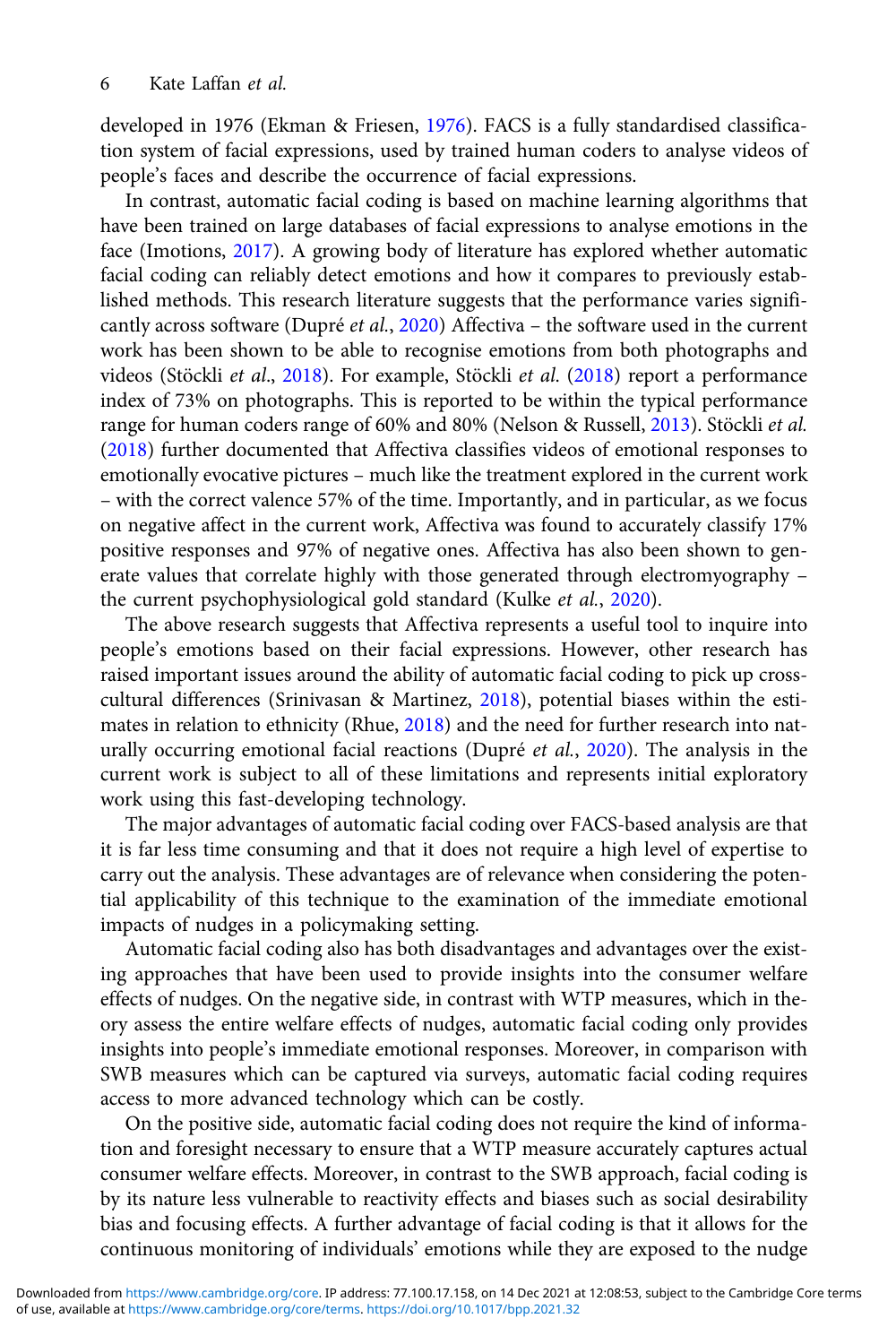and during follow-up experiences, facilitating the examination of the longevity of the emotional impacts of the nudge in question for as long as their facial expressions are captured. These advantages arise from the fact that facial coding can capture people's emotional responses to stimuli over time, rather than asking them to report preferences over a hypothetical experience or prior to an experience as is typically the case with WTP measures or interrupting people's experiences to ask them their feelings about them as SWB reports necessitate.

# An exploratory study

We carried out an exploratory study that uses automatic facial expression coding to capture the emotional impacts of a behavioural intervention of widespread interest: the presentation of calorie information about an unhealthy popcorn snack in the context of a cinema experience. We use this approach to assess the immediate emotional impacts of the nudge during the period in which people are subject to it and during their experiences directly post-exposure. Negative emotions are understood to occur in response to being presented with tempting goods, involving short-term rewards coupled with larger long-term costs, as a part of a self-regulation strategy (Lowenstein & O'Donoghue, [2006\)](#page-15-0). If participants in the study are tempted by the unhealthy popcorn snack, they may respond negatively to information that highlights its calorie content, including experiencing negative emotions such as anticipated regret or guilt. Importantly, we would not expect nutritional information in general to evoke negative emotions. Indeed, existing research based on self-reported emotional responses to a healthy food product found that people who were presented with nutritional information about its health benefits reported higher levels of posi-tive emotion than those who did not see the information (Lagerkvist et al., [2016](#page-15-0)). Given the popcorn on offer in the current experiment was unhealthy, being high in calories, fat sugar, and salt, we use automatic facial coding to explore whether information on its nutritional content evokes negative emotional responses.

# Method

In Summer 2018, participants were recruited to take part in a study on video footage and decision making from the participant pool of the Behavioural Research Lab at the London School of Economics and Political Science. A total of 107 people participated in the study.

Upon arrival at the lab, we briefed all participants on the use of webcams, and they provided consent to participate in the study and for their facial expressions to be captured on camera and later analysed using automatic facial expression coding software. We then provided participants with instructions on how to adjust their chair height and seating position to ensure that their faces were in clear view of the webcams. Before beginning, we checked the video stream of all participants to confirm that their webcam and seating position allowed us to capture their facial expressions clearly.

We introduced all students to the 'Cinema experience', which we explained would involve viewing video clips of movies that they may or may not have seen before. The two movie clips were from the 2008 movie Wall-E and the 1993 movie Searching for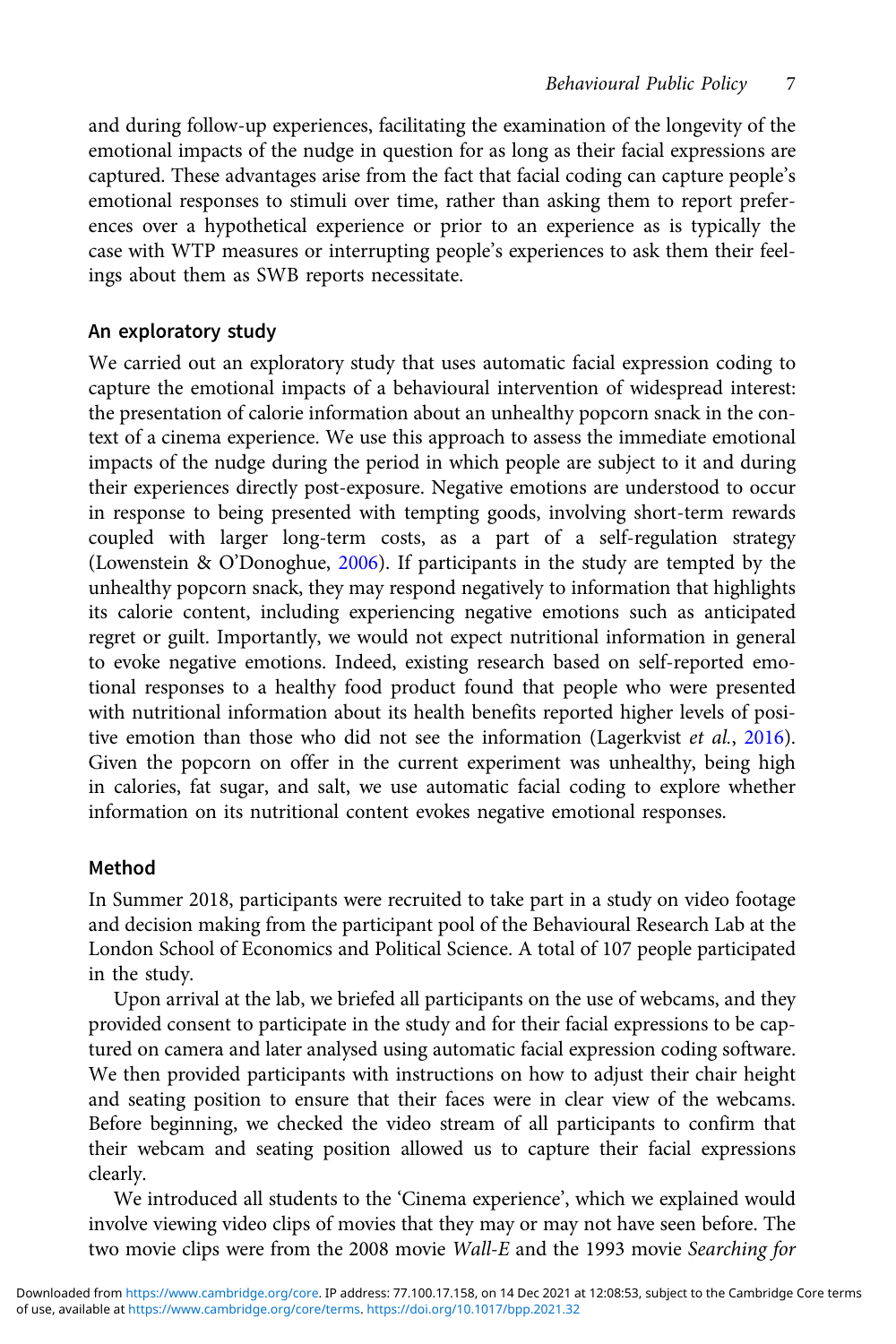

Figure 1. Nutritional Information Presented in the Treatment Condition.

Bobby Fischer. The emotions elicited by these clips have been investigated in previous research, with the two clips being rated highly for happiness and calmness, respectively (Gabert-Quillen et al., [2015\)](#page-15-0). We also made participants aware that they had the option of choosing to have a free packet of sweet and salty popcorn as part of the experience. The study design represents a simple experiment with participants randomly allocated to be in either the treatment or control group. We carried out our analysis on the videos for the three key time periods of interest. Six observations were excluded from the analysis due to poor data quality, leaving a complete sample of 101 people ( $n = 48$  in the treatment and  $n = 53$  in the control group).

In the treatment group, participants were presented with the nutritional information about the packet of popcorn on offer on-screen (see Figure 1). The packet of popcorn contained 405.9 calories or 18% of an average female adult's daily allowance. We took these figures from the original nutritional information provided on the packet of popcorn, which we concealed on all of the physical packets of popcorn on offer. In the control group, no information was available about the nutritional content of the popcorn until after the popcorn choice and movie clips.

The choice of whether to have the popcorn or not was assessed by the individuals' binary response to being offered the popcorn on screen. Participants that chose the snack were given a bag of the popcorn displayed on screen. The webcams captured video footage of the facial expressions of the participants throughout the experience. Clips relating to three key periods were analysed using the automatic facial coding: (1) the percentage of time spent in a negative emotional state during the choice of popcorn; (2) the percentage of time spent in a negative emotional state during the first movie clip from Wall-E; and (3) the percentage of time spent in a negative emotional state during the second movie clip from Searching for Bobby Fischer. Importantly, as participants were allowed to take unfinished popcorn with them when they left the laboratory, we are not able to track their emotions throughout the consumption or disposal of the snack. As a result, we do not claim to capture the entire emotional effects of intervention but rather only the immediate emotional responses to the nudge and the experiences directly after exposure while their facial expressions were still being captured.

The footage was analysed in the biosensor platform Imotions using the facial expression coding software Affectiva. This software has been used in publications on a range of topics including, for example, socially transmitted placebo effects (Chen et al., [2019\)](#page-14-0) and the impact of safety system warnings on people's emotions (Fahim et al., [2019\)](#page-15-0). The percentage of time spent in a negative emotional state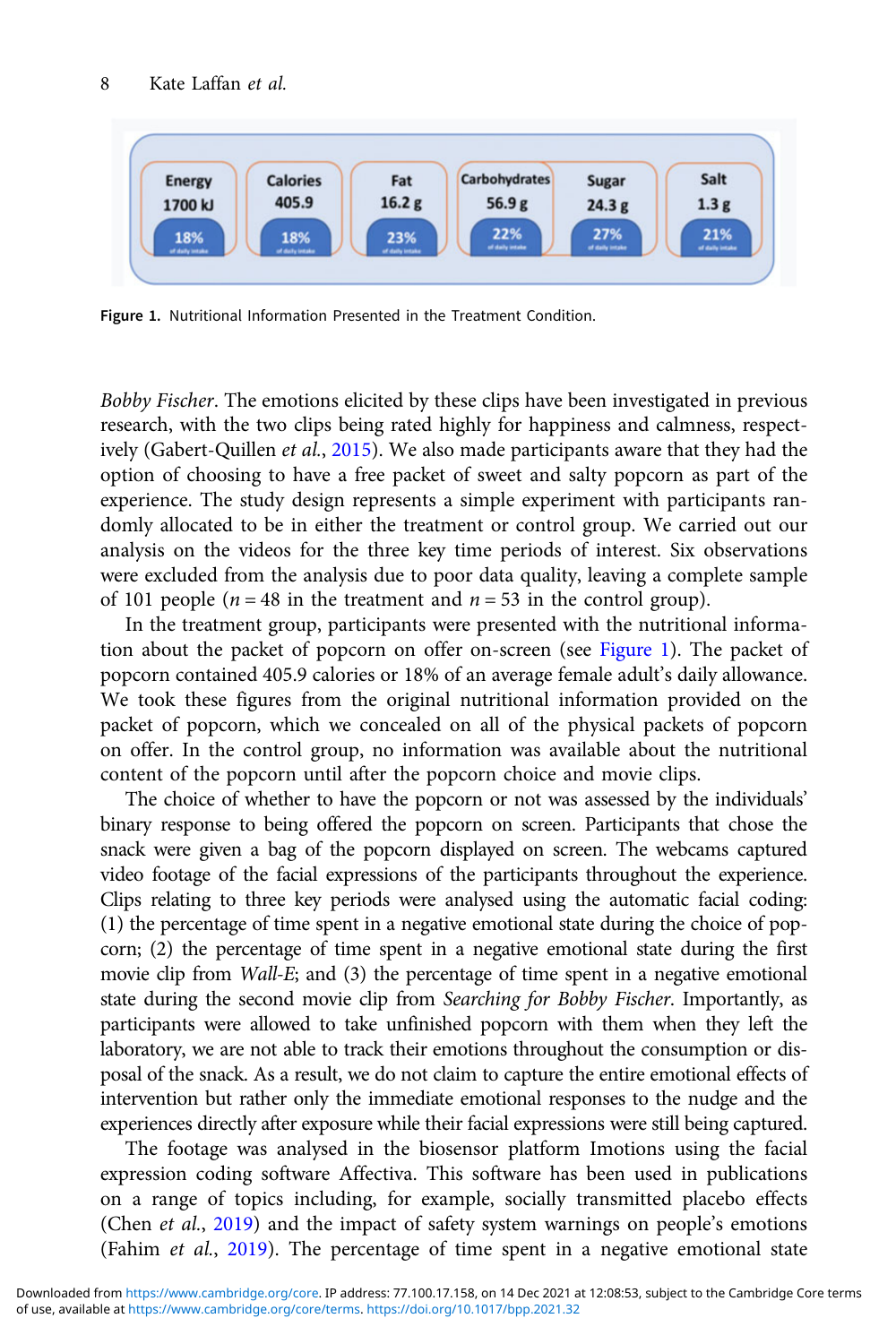was calculated by Affectiva software according to the amount of time displaying negative emotion out of the total time recorded for stimulus. The software bases its prediction of negative emotion on its detection of the facial action units including inner brow raise, brow furrow, and lip press, for example. It then applies a confidence threshold to provide an estimate of the duration of the negative emotional response to the stimuli. The total time varied across stimuli: people viewed the screen with the nutritional information for an average of 34 s for the nutritional information, while both film clips were over 2 minutes.

We also collected a range of demographic information and an answer to a question that has been used in the existing literature to measure individuals' healthconsciousness: their agreement with the statement 'Living life in the best possible health is very important to me' (Dutta-Bergman, [2004;](#page-14-0) Dutta, [2007](#page-14-0)). We measured health-consciousness on a Likert scale and then we split responses at 3 as a score of 4 or above indicated that people agreed either agree or strongly agree with the statement. See Table A1 of the Appendix for descriptive statistics. The choice of popcorn was modelled using a binary logistic regression and all other outcomes were examined using ordinary least squares regression in Stata 15. The treatment and control groups were balanced across age, gender, and whether the participants reported having a university degree (see Table Appendix Table A2).

#### Results

In the analysis, we explore the impact of the treatment on three outcomes of interest: the choice, the negative emotion during the moment of choice, and the negative emotion beyond the moment of choice while watching film clips.

#### The impact of the treatment on choice

Overall, the results indicate that being shown information about the popcorn's nutritional content has no significant impact on people's likelihood of choosing the popcorn (Model I). Looking at interactions between the treatment and the participants' health-consciousness, however, we find weak evidence that being shown the nutritional information reduces the likelihood of choosing popcorn among the non-health-conscious: those who do not report that living life in the best possible health is important to them (multiplying the odds by 0.214, significant at the 10% level). By contrast, being shown the nutritional information does not reduce the likelihood of choosing popcorn among the health-conscious (those who agree with the statement) (Model II).

#### The impact of the treatment on experienced well-being during choice

Looking at the overall sample, the results indicate that the treatment had no significant impact on people's negative emotions (Model III). This overall null effect disappears, however, when we examine interaction effects between the treatment and whether people report being health-conscious. For those who are health-conscious, the information increases the percentage of time spent in a negative emotional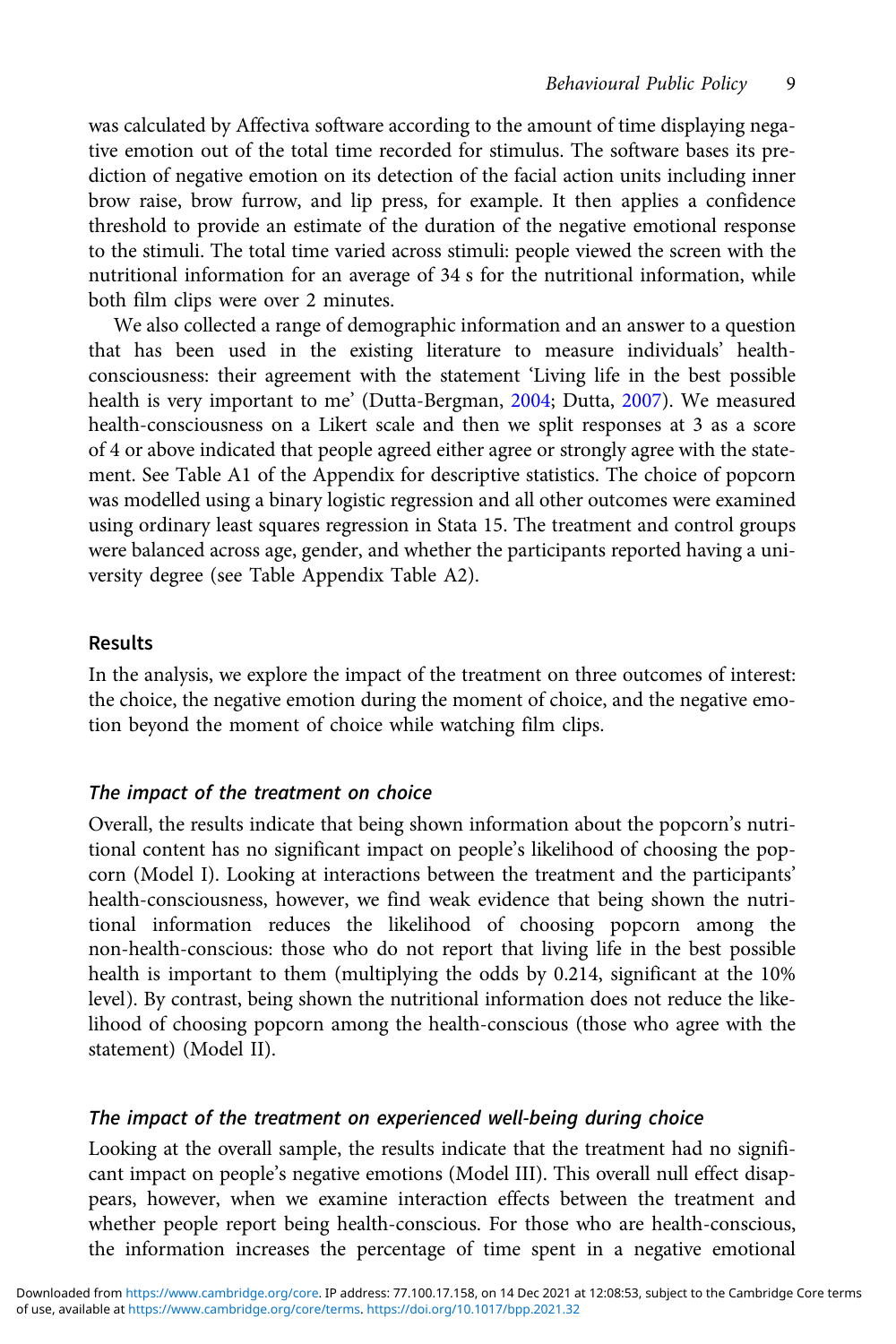state by 3.5% (significant at the 5% level). By contrast, the information does not affect the non-health-conscious (Model IV).

# The impact of the treatment on experienced well-being beyond the moment of choice

We then investigate whether the impact of the treatment on people's emotions lasts beyond the moment of choice, spilling over into the people's levels of negative emotion during the subsequent film clips. On average, the percentage of time spent in a negative emotional state during each of the two film clips is unaffected by the presentation of calorie information (Models V and VII) and there is no significant interaction between the treatment effect and health-consciousness (Models VI and VIII) ([Table 1\)](#page-10-0).

# Discussion

### The current work

Some recent evaluations of nudge-type interventions have sought to go beyond capturing behavioural impacts to provide insights into how such interventions affect an individual's welfare (Allcott & Kessler, [2019](#page-14-0); Rafiq, [2021](#page-15-0); Thunström, [2019\)](#page-16-0). To date, these efforts have involved eliciting either WTP or SWB reports. In the current work, we focus on an important component of the consumer welfare effects of nudges: their immediate emotional impacts. We explore the usefulness of automatic facial expression coding in shedding light on these impacts. This approach offers some advantages over existing methods in contexts where: (1) we have good reasons not to trust people's WTP reports as indicators of the welfare impacts of nudges, perhaps because of inadequate information; and (2) we have good reason to think that SWB measures potentially provides an inaccurate or biased picture, perhaps because of reactivity effects. Importantly, facial coding also facilitates the examination of the longevity of emotional responses to nudges.

In an exploratory study, we use automatic facial coding to gain insights into the immediate emotional impacts of a specific nudge: we present people with nutritional information about sweet and salty popcorn on offer as part of a 'Cinema experience'. The study represents a stylised representation of a real-world regulation – the mandatory provision of calorie information on cinema theatre menus – that exists in the US (US Food and Drug Administration, [2014](#page-16-0)). We explore whether the nutritional information we present affects people's propensity to choose to have popcorn and whether that information affects the percentage of time they spend in a negative emotional state during the choice and during their subsequent experiences watching movie clips.

The results of the study indicate that on average the intervention has no impact on people's consumption. In subgroup analysis, however, we find that seeing the nutritional information significantly affects the choices of those who do not report being health-conscious, leading them, perhaps counterintuitively, to make healthier choices. Similarly, in a study on calorie labels in restaurants, Ellison et al. ([2013\)](#page-15-0) found that labels worked best on the least health-conscious and that numeric labels (such as the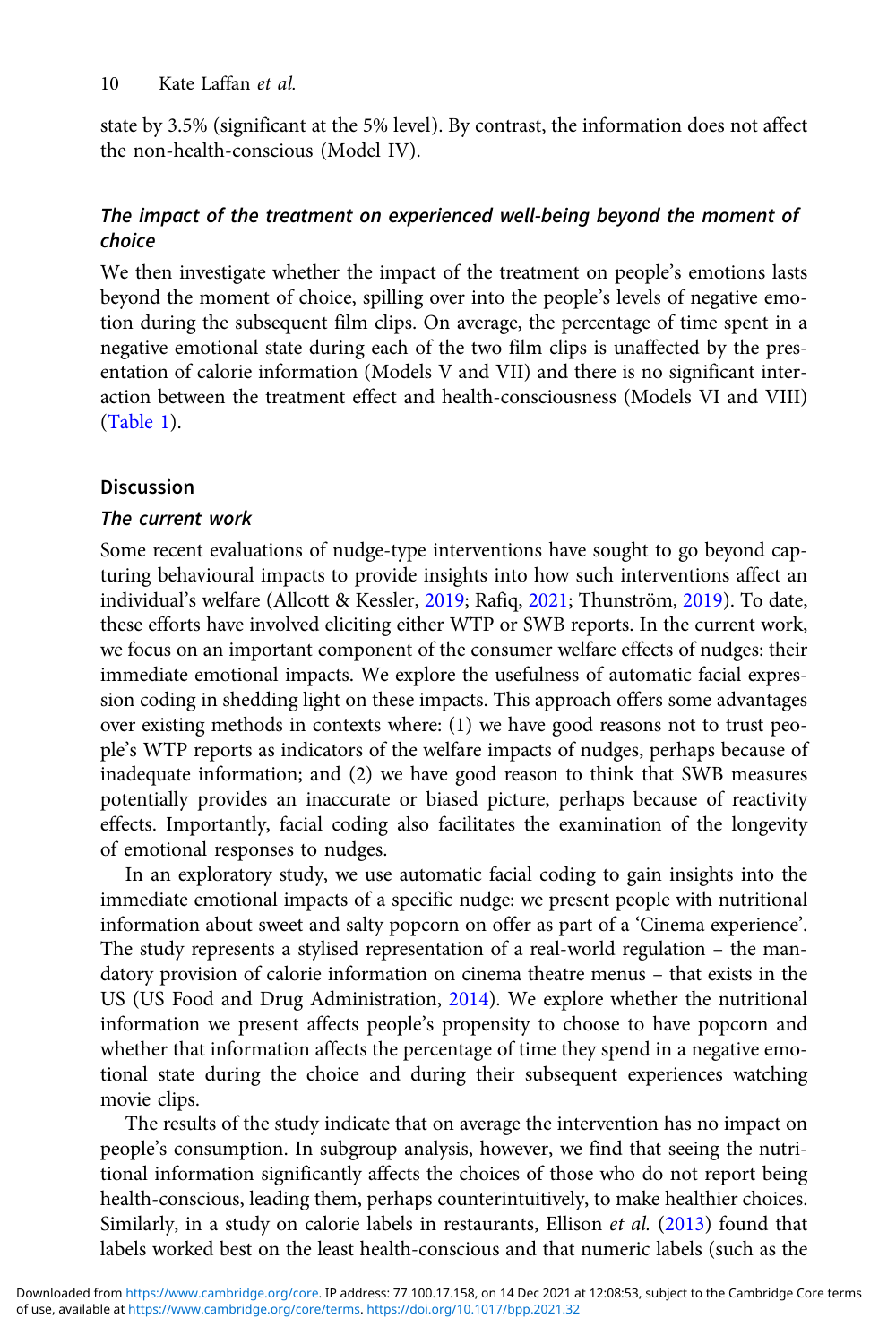|                                | Model I                       | Model II                      | Model III                         | Model IV                          | Model V                           | Model VI                             | Model VII                        | Model VIII                       |
|--------------------------------|-------------------------------|-------------------------------|-----------------------------------|-----------------------------------|-----------------------------------|--------------------------------------|----------------------------------|----------------------------------|
| Variables                      | Chose popcorn<br>(Odds ratio) | Chose popcorn<br>(Odds ratio) | Negative emotion<br>during choice | Negative emotion<br>during choice | Negative emotion<br>during Wall-E | Negative<br>emotion<br>during Wall-E | Negative emotion<br>during Bobby | Negative emotion<br>during Bobby |
| Treatment                      | 0.528(0.216)                  | $0.214$ * (0.198) 1 (0.724)   |                                   | $-1.76(1.537)$                    | 1.899 (3.236)                     | 6.042(7.009)                         | 0.678(0.636)                     | $-0.487(1.355)$                  |
| Health-conscious               |                               | 0.432(0.297)                  |                                   | $-1.058(1.178)$                   |                                   | 2.933 (5.373)                        |                                  | $-1.951$ * (1.039)               |
| Treatment*<br>Health-conscious |                               | 3.152(3.249)                  |                                   | $3.511**$ (1.737)                 |                                   | $-5.3(7.919)$                        |                                  | 1.516(1.531)                     |
| Constant                       | $1.038(0.285)$ 2 (1.225)      |                               | $2.273***$ (0.499)                | $3.092***$ (1.036)                | $5.254***$ (2.231)                | 2.985(4.725)                         | $3.059***$ (0.438)               | $4.569***$ (0.914)               |
| Observations                   | 101                           | 101                           | 101                               | 101                               | 101                               | 101                                  | 101                              | 101                              |
| $R^2$                          |                               |                               | 0.019                             | 0.062                             | 0.0113                            | 0.008                                | 0.0113                           | 0.047                            |

<span id="page-10-0"></span>Table 1. The impact of the treatment on choice and negative emotion.

Notes: Models I and II are estimated using binary logistic regression. All other models are estimated using ordinary least squares regression. Standard errors appear in parentheses.<br>\*\*\*p < 0.01, \*\*p < 0.05, \*p < 0.1.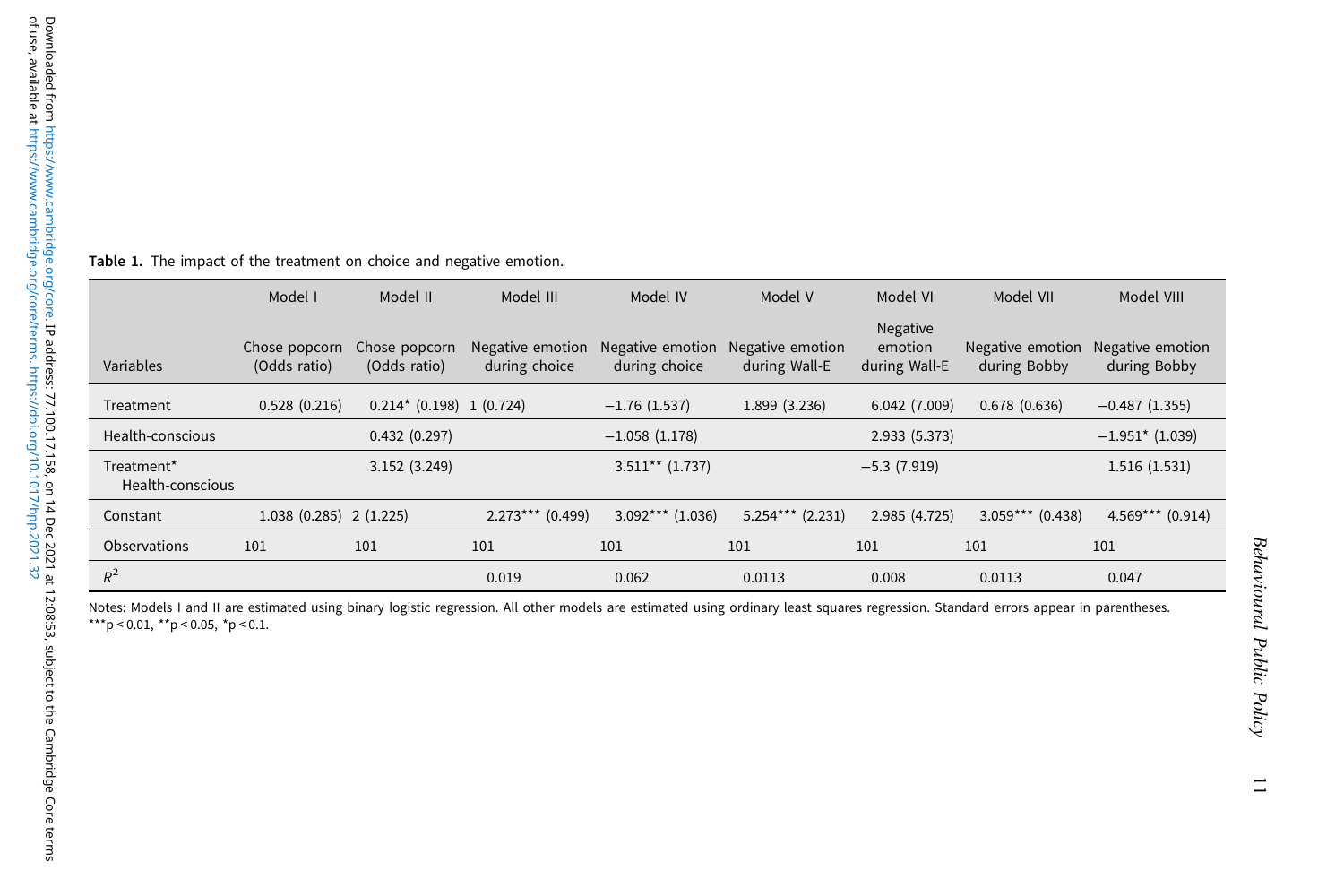one used in the current work) had little impact on health-conscious consumers. Importantly, the evidence presented here is somewhat weak. A large literature exists that finds mixed results on the impact of calorie information on food choices with heterogeneous effects demonstrated across different types of people and information presentation formats (for reviews, see Harnack & French, [2008](#page-15-0); Kiszko et al., [2014\)](#page-15-0).

In the current study, the immediate emotional impacts of the intervention are of central interest and so we analyse the data generated from the automatic facial coding procedure to investigate whether the treatment affects the participants' levels of negative emotion during the choice. In contrast with Hattke et al. ([2020\)](#page-15-0), who find that being exposed to bureaucratic red tape negatively impacts people's emotions, we do not find that calorie information negative impacts people's emotions in our sample overall. When we carry out interaction analysis, however, we find that seeing the nutritional information has a negative emotional impact on health-conscious people, while having no impact on those who do not report that living life in the best possible health is important to them. These findings have some relationship to those in Thunström ([2019\)](#page-16-0), in that she also finds heterogeneous effects of calorie information on emotion, with some participants being emotionally taxed by the calorie information, while others are subsidised.

Taken together, the asymmetrical behavioural and emotional effects have policy relevance. At first glance, the intervention appears to have no impact on either behaviour or emotions. But the interaction with health-consciousness suggests that it produces emotional costs for the health-conscious without providing any health benefits, while producing health benefits for those who are not health-conscious at no emotional cost. By themselves, those contrasting effects bear on appropriate policy. If increased well-being is our goal, of course, we might want to begin by measuring the net welfare costs and the net welfare benefits, and seeing which is higher. As our data can only speak to one component of the welfare costs – the immediate emotional impact – they do not permit quantitative measurements of that sort, but it points to their importance.

We also investigate the longevity of the in situ emotional impacts of the calorie information on people's 'Cinema experience' using the automatic facial coding data. This approach is novel. Hattke et al. ([2020](#page-15-0)) who use automatic facial coding to explore responses to bureaucratic tape examined the immediate responses to 'redtape' stimuli without following up to see whether the participants' emotions were affected post-exposure. Here, we find that the negative emotional effect that the calorie information has on the health-conscious is not sustained beyond the moment of choice. In other words, the in situ emotional costs of the intervention were quite short-lived. This finding is perhaps unsurprising given the small-scale of the behavioural intervention under examination, but it serves to emphasise the importance of considering how long an intervention continues to have emotional impacts and highlights the ability of automatic facial coding to speak to this question.

The study has limitations involving study design, and these suggest future directions for research. First, the sample size is small, limiting the robustness of the specific results and our ability to ask many questions of the data. Further investigations with larger samples could allow for more detailed analysis, which could include further interactions of theoretical interest. In particular, as the immediate emotional impact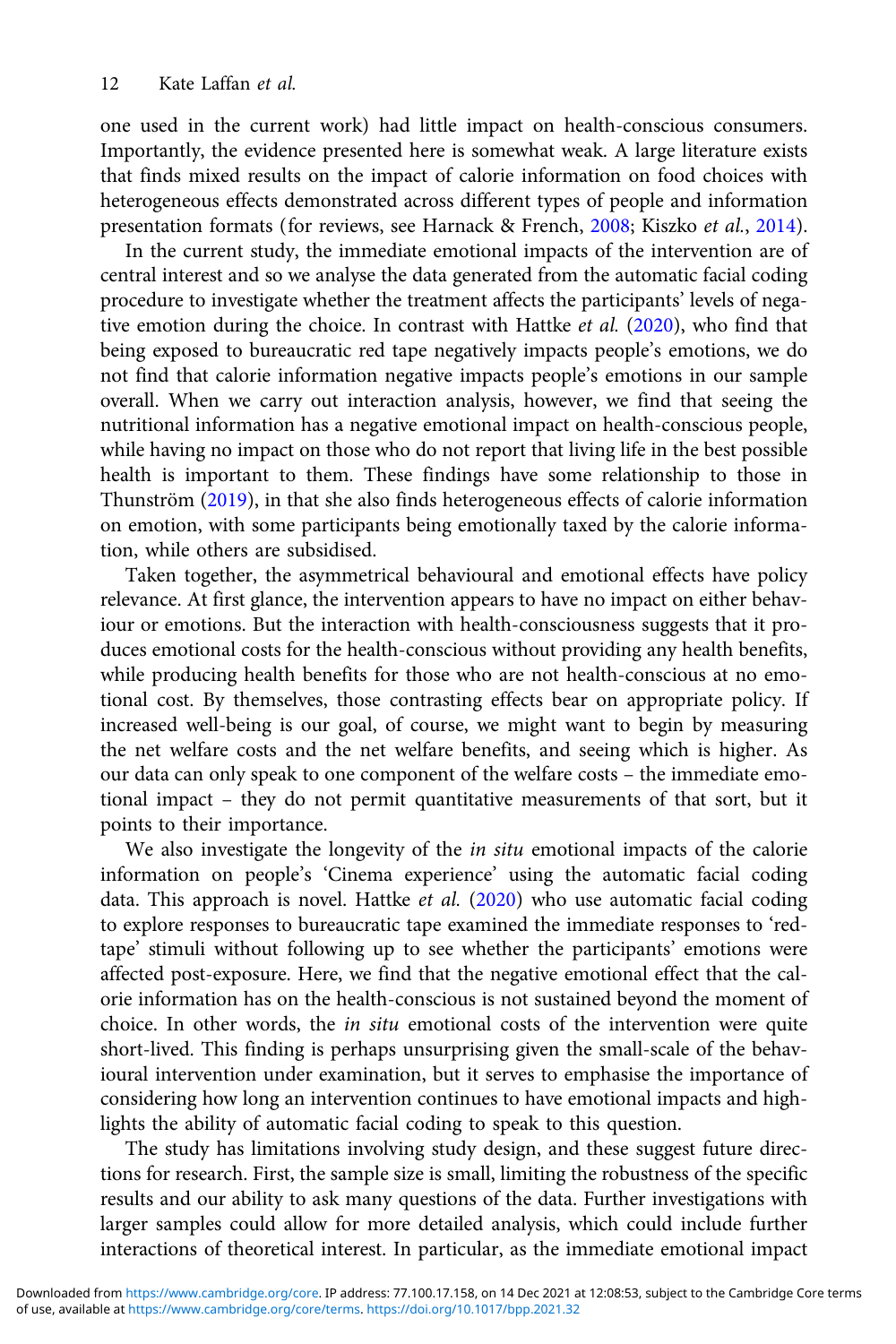of the nudge can act as a catalyst for a behavioural response, it can feed into both its short- and long-term welfare effects. Future work could examine interactions between different groups, emotional responses and behaviour to shed further light on the extent to which and how the intervention impacts on consumer welfare.

Second, the study did not include SWB reports of the participants' experienced well-being while making the choice. As a result, we cannot examine the extent to which they tell the same or a different story about the moment of choice when both the impacts of the information and vulnerability of focusing effects are likely to be greatest. It would be interesting in future work to capture both the objective and subjective emotion data. Such work could also involve WTP measures. Allcott et al. [\(2020](#page-14-0)) combine preferences measures with subjective well-being data to inquire into the welfare effects of social media. Future work on this and other topics could add automatic facial coding to produce even richer insights. Relatedly, future work could carry out more detailed analyses by examining a given intervention's impacts on specific emotions. This would be particularly useful should the technology further advance in ways that minimise the risk of miscategorisation of specific emotions (Höfling et al., [2020\)](#page-15-0).

Third, due to data limitations, the current work is not able to identify whether people suffering from eating disorders – who may be particularly sensitive to nutritional information about unhealthy foods – were included in our sample. Given that automatic facial coding has been used with clinical populations in prior work (Girard et al., [2013](#page-15-0)), this approach may be able to provide valuable insights into the impact of nudges on vulnerable populations. Future work should consider which populations may be particularly sensitive to the specific nudge in question (nutrition labelling in the current work) and explore the use of automatic facial coding to inquire into their emotional responses to the intervention.

Despite these limitations, however, this exploratory study demonstrates that automatic facial coding can be used to examine the immediate emotional impacts of nudges and to help shed light on the longevity of any impacts arising from them.

#### Automatic facial coding going forward

The current work represents a first attempt at using facial coding to examine people's immediate emotional responses to nudge-type interventions. Assisted by software like Affectiva, automatic facial coding is easy and quick to carry out, opening up a new approach for researchers and policymakers to go beyond the question of whether a nudge affects people's behaviour, to gain insights into its immediate effects on how they feel. This technique may be of particular use in contexts where an intervention under consideration is effective at achieving the desired behaviour change but is contentious precisely because it is expected to negatively affect how people feel, for example, graphic warning labels on cigarette packages (Jung, [2016\)](#page-15-0). In such cases, automatic facial coding data could bring evidence to bear on the extent and longevity of any emotional impacts so that they can be taken into account in the decision to implement the intervention or not. Facial coding may also be helpful in contexts where a given intervention has heterogeneous effects on behaviour, and the question of whether it emotionally taxes those whose behaviour it fails to affect is particularly pertinent.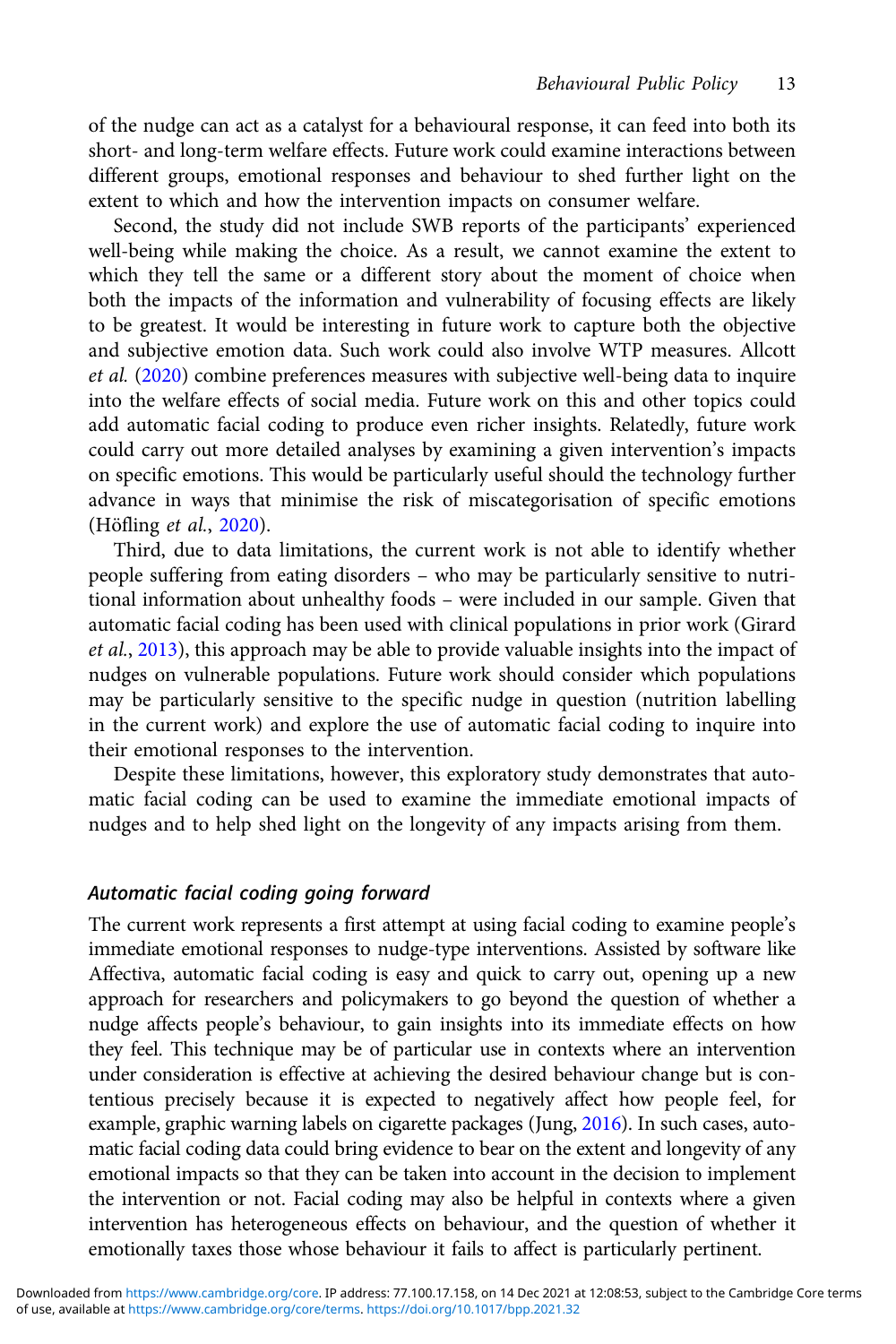Although facial coding represents a promising new approach, as previously discussed, it is a novel technology that requires further development. Important technical limitations, including concerning cross-cultural comparisons (Srinivasan & Martinez, [2018\)](#page-16-0), will need to be addressed in order to maximise the technology's potential to inform public policy questions. There are also some other key issues that we believe are important to consider, relating to critiques of experienced utility as a welfare criterion, ethics, and the overall consumer welfare effects. We will take each of these in turn.

By assessing how people feel in the moment facial coding provides insights into people's welfare according to a mental state account of well-being. However, it is important to recognise that, in some situations, people may desire being exposed to a nudge, for example, be shown calorie information, even if it makes them unhappy. While such a preference may be based on an expectation that being exposed to the nudge will bring them happiness in the long-run, it may also indicate that mental states are not all that matter to people and that it is important to inquire into their preferences and not just their emotional experiences to gain insights into their welfare (Benjamin et al., [2012](#page-14-0)).

It is also important to recognise that people's memory of the emotional profile of an experience is different to how it is experienced, with particular emphasis afforded to the peak and the end of experiences when they are encoded in memory (Oliver, [2017](#page-15-0)). On this basis, in situations where the emotional impacts of a nudge are expected to show up through the memories people have of them, solely assessing how any intervention impacts people in the moment might provide a biased picture and evaluative measures of SWB may be needed to complement the picture provided by facial coding.

Given the sensitivity of the data used in automatic facial coding and the privacy concerns around facial recognition, there are important ethical considerations involved in using this approach. We used facial coding in the current study in a lab setting and had the explicit permission of the participants to record and analyse their facial expressions during the 'Cinema Experience'. In terms of ecological validity, this is, of course, not equivalent to being examining people's responses to calorie information when they are in a queue for popcorn in a cinema. However, although automatic facial coding software can be used to facial expressions from clips of scenes from outside the lab, we have serious misgivings about capturing and analysing people's facial data in the wild. Limiting its use to controlled settings in which participants are aware that they are being recorded is on ethically safer ground and allows for the assessment of important moderators using survey instruments.

A final issue is that automatic facial coding produces insights into the immediate emotional responses to a nudge and not the welfare impact in its entirety (as WTP measures purport to do). The same limitation was acknowledged by Thunström in her work with SWB. While this technology represents a complementary approach to SWB in that is less vulnerable to reactivity effects and can more easily provide insights into people's flow of experiences, it still only provides a picture while the camera is still rolling. This precludes us from fully capturing all the impacts of a nudge on people's lived experiences. We could use this technique to examine people's immediate emotional responses to being defaulted into a pension scheme, for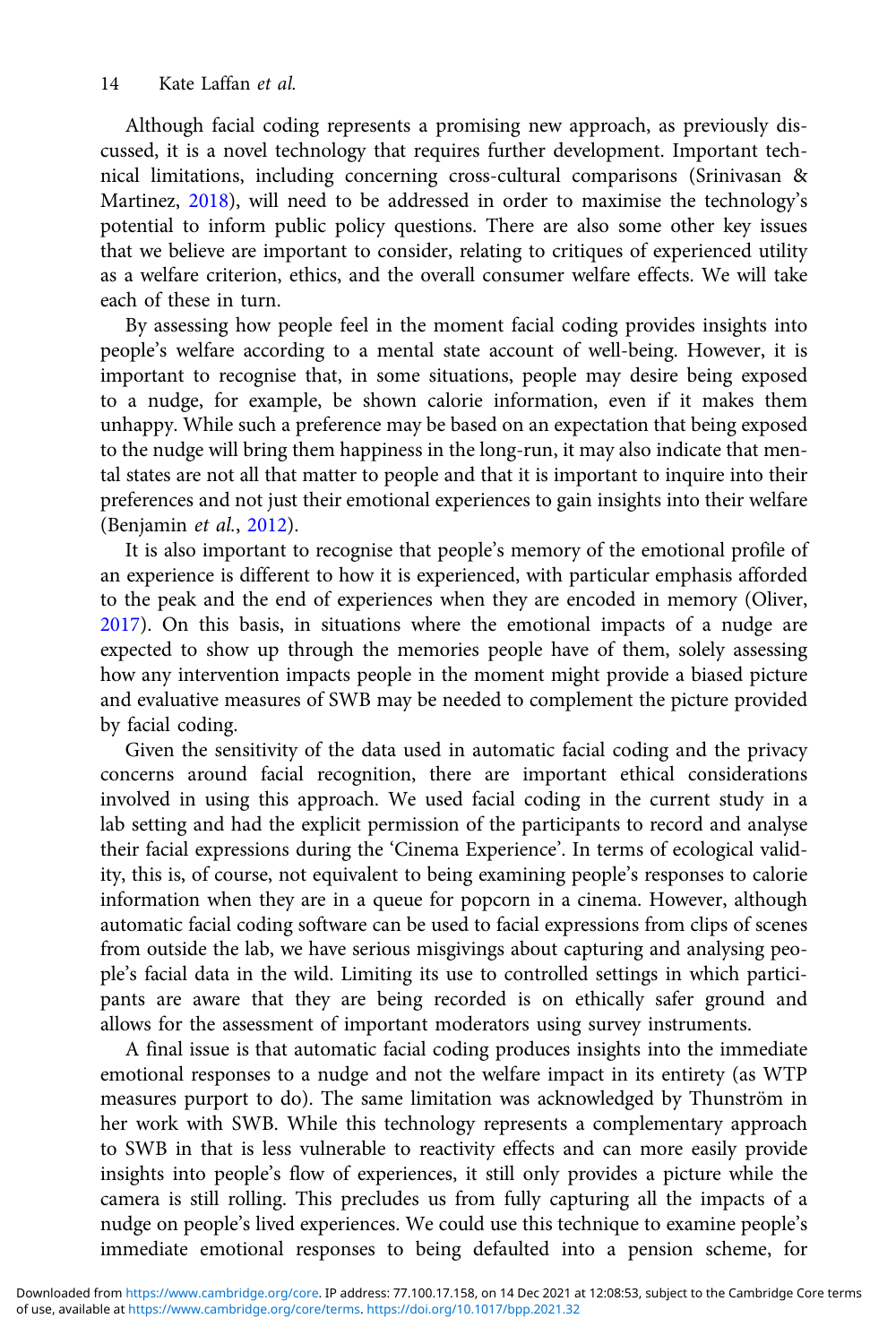<span id="page-14-0"></span>example, but not to capture the decreased anxiety that might result from having a higher pay-out in their old age (Dobrescu *et al.*, 2018). Given this limitation, it is important to recognise that we are still a long way off capturing the entire welfare effects of nudges.

#### Conclusion

If nudges are to continue being widely used, there is a pressing need to examine their consumer welfare effects. Asking questions of people, including their WTP to be exposed to a nudge and about the effect they expect a nudge to have on their SWB, offers important insights but also faces some limitations. Though also not without challenges of its own, automatic facial expression coding represents a promising new approach that can help us better understand how behavioural interventions affect the immediate emotional responses of those subject to them, thereby contributing to our understanding of this important component of the consumer welfare effects of nudges.

Acknowledgements. The authors are very grateful to Farah Sheibani, Lindsey Depledge, Yannick Leusch, and Christoph Henking for their excellent research assistance and to the anonymous reviews for their detailed and helpful comments on the article.

Conflict of interest. The authors declare no competing interests.

#### References

Adler, M. D. (2019), Measuring social welfare: An introduction. New York, USA: Oxford University Press.

- Allcott, H. and J. B. Kessler (2019), 'The welfare effects of nudges: A case study of energy use social comparisons', American Economic Journal: Applied Economics, 11(1): 236–276.
- Allcott, H., L. Braghieri, S. Eichmeyer and M. Gentzkow (2020), 'The welfare effects of social media', American Economic Review, 110(3): 629–676.
- Atkinson, G., I. Bateman and S. Mourato (2012), 'Recent advances in the valuation of ecosystem services and biodiversity', Oxford Review of Economic Policy, 28(1): 22–47.
- Benartzi, S., J. Beshears, K. L. Milkman, C. R. Sunstein, R. H. Thaler, M. Shankar and S. Galing (2017), 'Should governments invest more in nudging?' Psychological Science, 28(8): 1041–1055.
- Benjamin, D. J., O. Heffetz, M. S. Kimball and A. Rees-Jones (2012), 'What do you think would make you happier? What do you think you would choose?' American Economic Review, 102(5): 2083-2110.
- Blanchflower, D. G. and A. J. Oswald (2008), 'Hypertension and happiness across nations', Journal of Health Economics, 27(2): 218–233.
- Chen, P. H. A., J. H. Cheong, E. Jolly, H. Elhence, T. D. Wager and L. J. Chang (2019), 'Socially transmitted placebo effects', Nature Human Behaviour, 3(12): 1295–1305.
- Diener, E., M. Tamir and C. N. Scollon (2006), Happiness, Life Satisfaction, and Fulfillment: The Social Psychology of Subjective Well-Being.
- Dobrescu, L. I., X. Fan, H. Bateman, B. Rhodri Newell, A. Ortmann and S. Thorp (2018), 'Retirement savings: A tale of decisions and defaults', The Economic Journal, 128(610): 1047–1094.
- Dolan, P. and R. Metcalfe (2012), 'Measuring subjective wellbeing: Recommendations on measures for use by national governments', Journal of Social Policy, 41(2): 409–427.
- Dupré, D., E. G. Krumhuber, D. Küster and G. J. McKeown (2020), 'A performance comparison of eight commercially available automatic classifiers for facial affect recognition', PLoS ONE, 15(4): e0231968.
- Dutta-Bergman, M. J. (2004), 'Primary sources of health information: Comparisons in the domain of health attitudes, health cognitions, and health behaviors', Health Communication, 16(3): 273–288.
- Dutta, M. J. (2007), 'Health information processing from television: The role of health orientation', Health Communication, 21(1): 1–9.
- Ekman, P. and W. V. Friesen (1976), 'Measuring facial movement', Environmental Psychology and Nonverbal Behavior, 1(1): 56–75.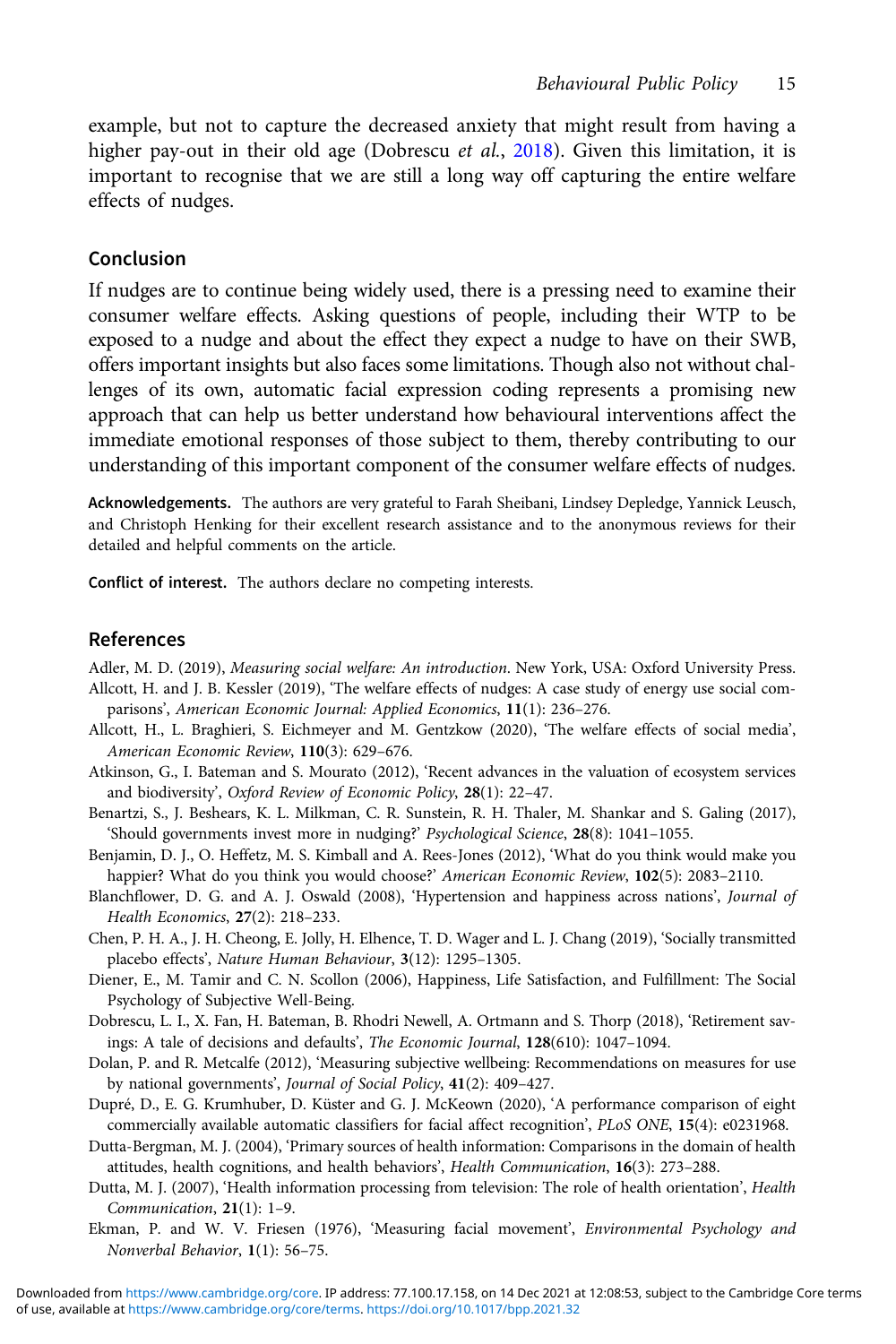- <span id="page-15-0"></span>Ekman, P., R. J. Davidson and W. V. Friesen (1990), 'The Duchenne smile: Emotional expression and brain physiology: II', Journal of Personality and Social Psychology, 58(2): 342.
- Ellison, B., J. L. Lusk and D. Davis (2013), 'Looking at the label and beyond: The effects of calorie labels, health consciousness, and demographics on caloric intake in restaurants', International Journal of Behavioral Nutrition and Physical Activity, 10(1): 21.
- Fahim, M. A. A., M. M. H., Khan, T., Jensen, Y., Albayram, E., Coman and R. Buck (2019), 'Effect of feedback on users' immediate emotions: Analysis of facial expressions during a simulated target detection task', in 2019 International Conference on Multimodal Interaction, 49–58.
- Frey, B. S. and A. Stutzer (2002), 'What can economists learn from happiness research?' Journal of Economic Literature, 40(2): 402–435.
- Gabert-Quillen, C. A., E. E. Bartolini, B. T. Abravanel and C. A. Sanislow (2015), 'Ratings for emotion film clips', Behavior Research Methods, 47(3): 773–787.
- Girard, J. M., J. F., Cohn, M. H., Mahoor, S., Mavadati and D. P. Rosenwald (2013), 'Social risk and depression: Evidence from manual and automatic facial expression analysis', in 2013 10th IEEE International Conference and Workshops on Automatic Face and Gesture Recognition (FG), IEEE, 1–8.
- Harnack, L. J. and S. A. French (2008), 'Effect of point-of-purchase calorie labeling on restaurant and cafeteria food choices: A review of the literature', International Journal of Behavioral Nutrition and Physical Activity, 5(1): 51.
- Harsanyi, J. C. (1985), 'Rule utilitarianism, equality, and justice', Social Philosophy and Policy, 2(2): 115–127.
- Hattke, F., D. Hensel and J. Kalucza (2020), 'Emotional responses to bureaucratic red tape', Public Administration Review, 80(1): 53-63.
- Höfling, T. T. A., A. Gerdes, U. Föhl and G. W. Alpers (2020), 'Read my face: Automatic facial coding versus psychophysiological indicators of emotional valence and arousal', Frontiers in Psychology, 11: 1388.
- Imotions (2017), Facial Expression Analysis. Retrieved from: [https://imotions.com/guides/facial-expression](https://imotions.com/guides/facial-expression-analysis/)[analysis/](https://imotions.com/guides/facial-expression-analysis/)
- Jung, M. (2016), 'Implications of graphic cigarette warning labels on smoking behavior: An international perspective', Journal of Cancer Prevention, 21(1): 21.
- Kahneman, D., A. B. Krueger, D. Schkade, N. Schwarz and A. A. Stone (2006), 'Would you be happier if you were richer? A focusing illusion', Science, 312(5782): 1908-1910.
- Kiszko, K. M., O. D. Martinez, C. Abrams and B. Elbel (2014), 'The influence of calorie labeling on food orders and consumption: A review of the literature', Journal of Community Health, 39(6): 1248–1269.
- Koivumaa-Honkanen, H., R. Honkanen, H. Viinamaeki, K. Heikkilae, J. Kaprio and M. Koskenvuo (2001), 'Life satisfaction and suicide: A 20-year follow-up study', American Journal of Psychiatry, 158(3): 433–439.
- Krueger, A. B. and D. A. Schkade (2008), 'The reliability of subjective well-being measures', Journal of Public Economics, 92(8–9): 1833–1845.
- Krumpal, I. (2013), 'Determinants of social desirability bias in sensitive surveys: A literature review', Quality and Quantity, 47(4): 2025–2047.
- Kulke, L., D. Feyerabend and A. Schacht (2020), 'A comparison of the Affectiva iMotions Facial Expression Analysis Software with EMG for identifying facial expressions of emotion', Frontiers in Psychology, 11: 329.
- Lagerkvist, C. J., J. Okello, P. Muoki, S. Heck and G. Prain (2016), 'Nutrition promotion messages: The effect of information on consumer sensory expectations, experiences and emotions of vitamin A-biofortified sweet potato', Food Quality and Preference, 52: 143–152.
- Loewenstein, G. and N. Chater (2017), 'Putting nudges in perspective', Behavioural Public Policy, 1(1): 26.
- Loewenstein, G. and T. O'Donoghue (2006), '"We can do this the easy way or the hard way": Negative emotions, self-regulation, and the law', The University of Chicago Law Review, 73(1): 183–206.
- Murphy, J. J. and T. H. Stevens (2004), 'Contingent valuation, hypothetical bias, and experimental economics', Agricultural and Resource Economics Review, 33: 182–192.
- Nelson, N. L. and J. A. Russell (2013), 'Universality revisited', Emotion Review, 5(1): 8–15.
- OECD (2017), Behavioural insights and public policy: Lessons from around the world. Paris: OECD Publishing. <https://doi.org/10.1787/9789264270480-en>.
- Oliver, A. (2017), 'Distinguishing between experienced utility and remembered utility', Public Health Ethics, 10(2): 122–128.
- Rafiq, S. (2021), 'How much is a calorie worth? A study of willingness to pay for calorie labels in restaurant menus', Behavioural Public Policy, 5(3): 354–377.
- Rhue, L. (2018), Racial influence on automated perceptions of emotions. Available at SSRN 3281765.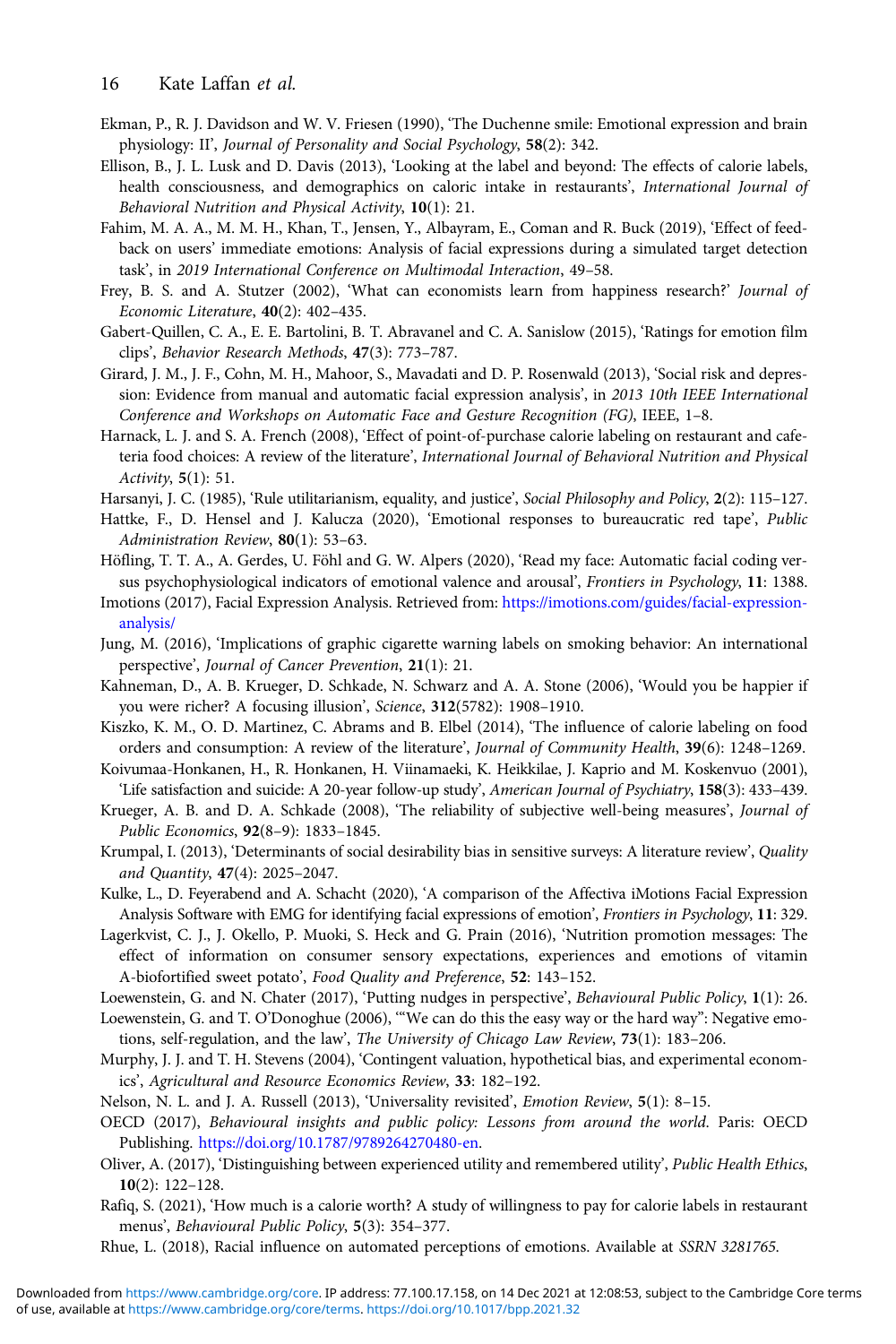- <span id="page-16-0"></span>Schneider, L. and U. Schimmack (2009), 'Self-informant agreement in well-being ratings: A meta-analysis', Social Indicators Research, 94(3): 363.
- Spence, A. and N. Pidgeon (2010), 'Framing and communicating climate change: The effects of distance and outcome frame manipulations', Global Environmental Change, 20(4): 656–667.
- Srinivasan, R. and A. M. Martinez (2018), 'Cross-cultural and cultural-specific production and perception of facial expressions of emotion in the wild', IEEE Transactions on Affective Computing.
- Steptoe, A., J. Wardle and M. Marmot (2005), 'Positive affect and health-related neuroendocrine, cardiovascular, and inflammatory processes', Proceedings of the National Academy of Sciences, 102(18): 6508–6512.
- Stöckli, S., M. Schulte-Mecklenbeck, S. Borer and A. C. Samson (2018), 'Facial expression analysis with AFFDEX and FACET: A validation study', Behavior Research Methods, 50(4): 1446–1460.
- Stok, F. M., K. T. Verkooijen, D. T. de Ridder, J. B. de Wit and E. de Vet (2014), 'How norms work: Self-identification, attitude, and self-efficacy mediate the relation between descriptive social norms and vegetable intake', Applied Psychology: Health and Well-Being, 6(2): 230–250.
- Stone, A. A. and C. E. Mackie (2013), Subjective well-being: Measuring happiness, suffering, and other dimensions of experience. Washington, DC: National Academies Press.
- Sunstein, C. R. (2019), 'Ruining popcorn? The welfare effects of information', Journal of Risk and Uncertainty, 58(2–3): 121–142.
- Teixeira, T., M. Wedel and R. Pieters (2012), 'Emotion-induced engagement in internet video advertisements', Journal of Marketing Research, 49(2): 144–159.
- Thaler, R. H. and C. R. Sunstein (2009), Nudge: Improving decisions about health, wealth, and happiness. New Haven, Connecticut: Penguin.
- Thunström, L. (2019), 'Welfare effects of nudges: The emotional tax of calorie menu labeling', Judgment and Decision Making, 14(1): 11.
- Troussard, X. and R. van Bavel (2018), 'How can behavioural insights be used to improve EU policy?' Intereconomics, 53(1): 8–12.
- US Food and Drug Administration (2014), Food Labeling; Nutrition Labeling of Standard Menu Items in Restaurants and Similar Retail Food Establishments.
- Wilson, T. D. and D. T. Gilbert (2005), 'Affective forecasting: Knowing what to want', Current Directions in Psychological Science, 14(3): 131–134.

## Appendix

Table A1. Descriptive statistics.

| Variable                | Obs | Mean  | Std. Dev. | Min      | Max          |
|-------------------------|-----|-------|-----------|----------|--------------|
| Age                     | 101 | 27.04 | 9.01      | 19       | 59           |
| Female                  | 101 | 0.63  |           | $\Omega$ | 1            |
| University degree       | 101 | 0.77  |           | $\Omega$ | $\mathbf{1}$ |
| Best possible health    | 101 | 0.78  |           | $\Omega$ | 1            |
| Treated                 | 101 | 0.48  |           | $\Omega$ | 1            |
| Choose popcorn          | 101 | 0.44  |           | $\Omega$ | $\mathbf{1}$ |
| Negative emotion choice | 101 | 2.749 | 3.615     | $\Omega$ | 18.864       |
| Negative emotion Wall-E | 101 | 6.157 | 16.188    | $\Omega$ | 83.333       |
| Negative emotion Bobby  | 101 | 3.318 | 3.193     | 0.008    | 15.77        |